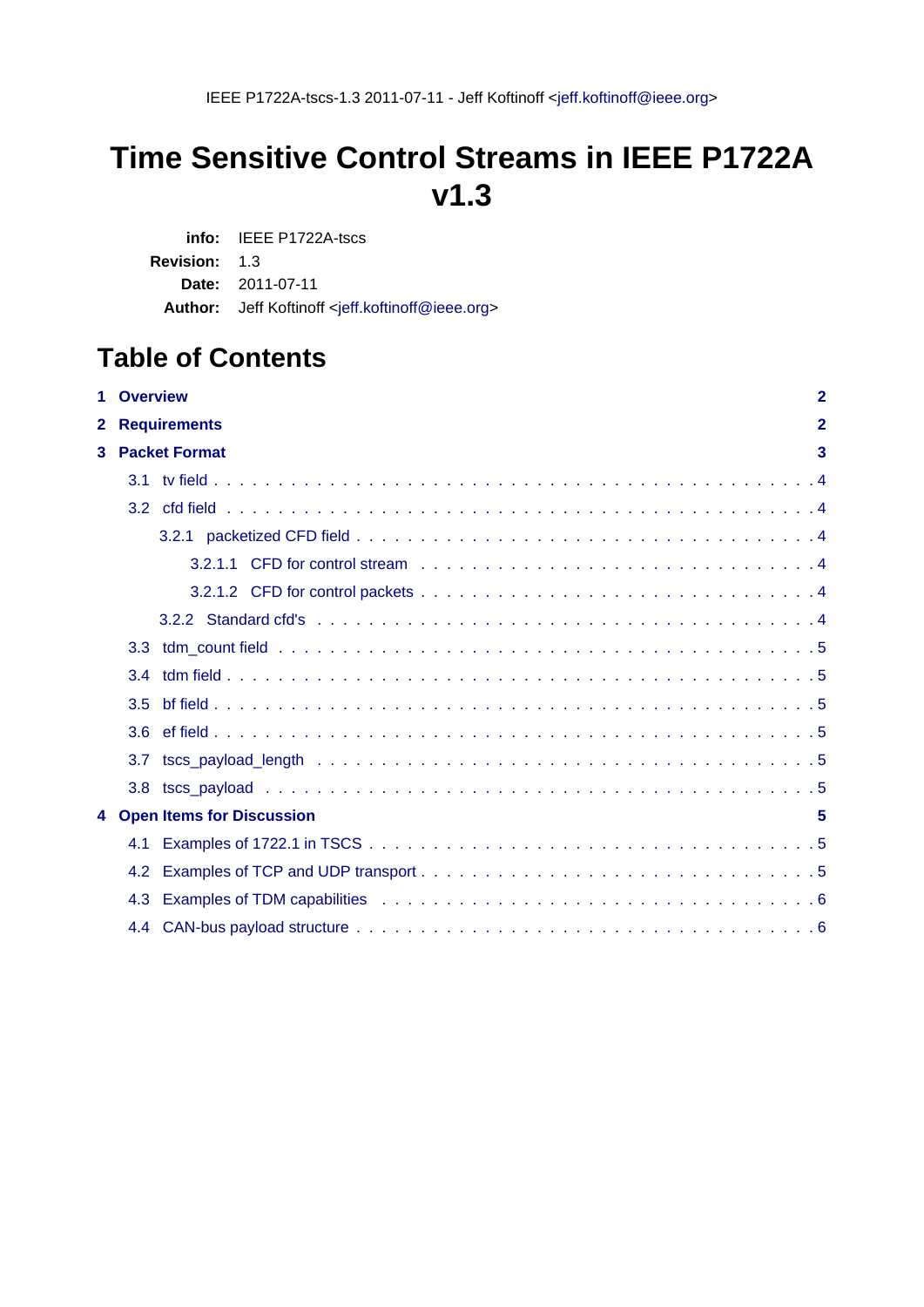# **1 Overview**

While IEEE Std. 1722-2011 provides for time sensitive media streams, time sensitive control streams are necessary for some use cases of control networks.

Compelling reasons to use AVB time sensitive streams for control protocols include:

- 1. The control streams are given guaranteed bandwidth
- 2. The control messages can be multicast to multiple end stations
- 3. Multiple control streams may be time division multiplexed in one stream, evenly sharing an SRP bandwidth reservation
- 4. The control messages can have AVB style presentation times to allow synchronized control updates in distributed systems which share common logical controls.

IEEE Std. 1722-2011 allows for iec61883-6 AM824 format time sensitive streams which has provision for transport of time division multiplexed MIDI messages which may contain control messages and MIDI System Exclusive messages. While this combination of packet encodings can be used for the transport of time sensitive control streams, a more efficient and flexible time sensitive control stream format is proposed here.

These time sensitive control streams may be used for different packet oriented or message oriented protocols, such as:

- Open Sound Control
- CAN-bus
- IEEE P1722.1
- HTTP
- Industrial control protocols

A TSCS may be used as a response path for the above protocols when necessary.

# **2 Requirements**

The packet format for time sensitive control streams must be designed to allow the streams to contain control packets or messages which:

- Are limited in their maximum bandwidth usage
- Can span stream packets
- Can be much larger than a standard MTU
- Can be framed to allow receiver resynchronization when a device joins mid-stream or a stream packet is lost
- Can be associated with a 802.1AS-2011 gPTP presentation time
- Allow for Time Division Multiplexing (TDM) of multiple separate control packets and messages over the same time sensitive stream
- Can be used to tunnel existing TCP/IP stream or UDP packet based protocols (in one direction per stream)
- Can be used to tunnel CAN-bus protocols
- Can be used to tunnel IEEE Std. 1722-2011 control protocols such as IEEE P1722.1 verbatim.
- Can be used to transport vendor specific stream or packetized protocols.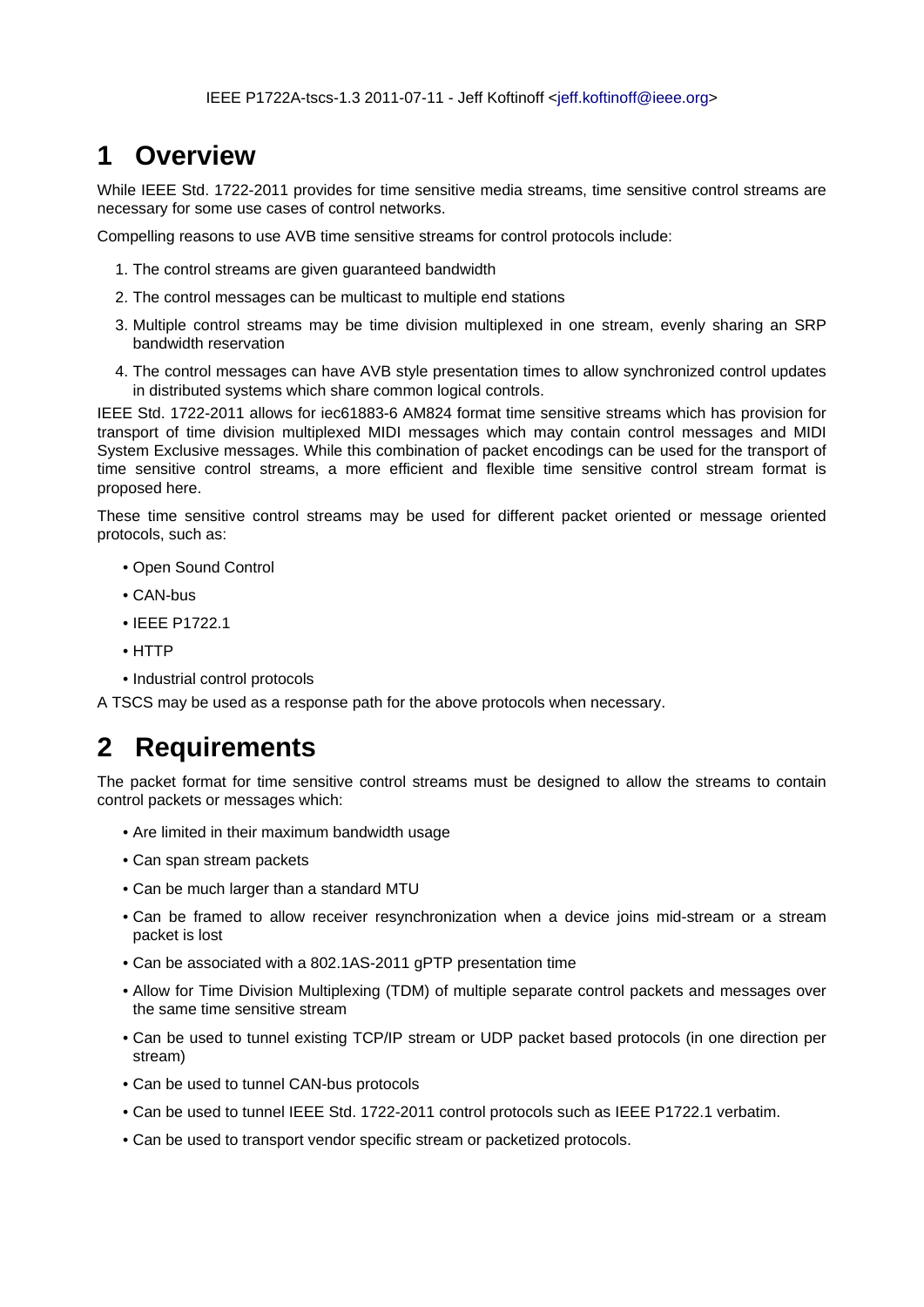• Can be sent more than once per SRP's measurement interval (125µs for class A or 250µs for class B) as the SRP's bandwidth allocation allows.

# **3 Packet Format**

A new subtype would be allocated in IEEE P1722A for time sensitive control streams (TSCS). A TSCS's packet header has the following form:



The AVTPDU-TSCS packet header contains the following AVTP common stream data fields (from IEEE Std. 1722-2011 Section 5.4):

- **cd** (control/data) indicator: 1 bit
- **subtype**: 7 bits

\_

- **sv** (StreamID valid) indicator: 1 bit
- **version** (AVTP version): 3 bits
- **mr** (media clock restart): 1 bit
- **r** (reserved): 1 bit
- **tv** (avtp\_timestamp\_valid): 1 bit
- **sequence\_num** (sequence number): 8 bits
- **reserved**: 7 bits
- **tu** (timestamp\_uncertain): 1 bit
- **avtp\_timestamp**: 32 bits
- **gateway\_info**: 32 bits
- **stream\_data\_length**: 16 bits

The TSCS packet adds the following additional fields:

- **tdm\_count** (control stream TDM slots count): 8 bits
- **tdm\_num** (control stream TDM slot number): 8 bits
- **cfd** (control format descriptor): 48 bits EUI-48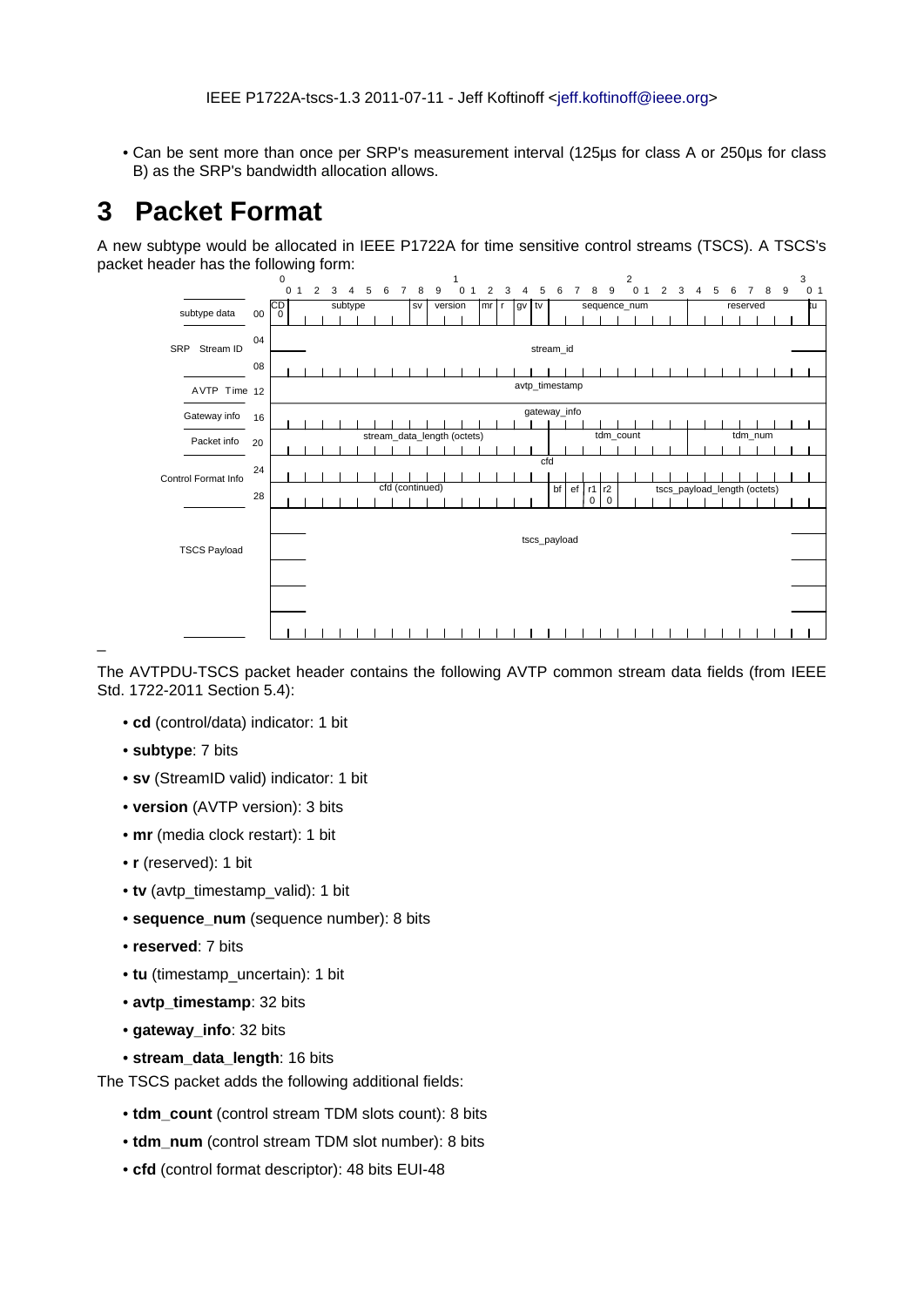- **bf** (begin frame flag): 1 bit
- **ef** (end frame flag): 1 bit
- **r1** (reserved1) : 1 bit
- **r2** (reserved2) : 1 bit
- **tscs\_payload\_length** (time sensitive control stream payload length in octets): 12 bits
- **tscs\_payload** (time sensitive control stream payload): data length is determined by **tsc\_payload\_length**, frame length is determined by **stream\_data\_length**.

### **3.1 tv field**

When the **tv** field is 1, this means that the **avtp\_timestamp** field is valid and represents the presentation time of the first data byte in the **tscs\_payload** field.

## **3.2 cfd field**

The **cfd** field is a 48 bit field containing an EUI-48 value, the Control Format Descriptor (CFD).

If the three most significant octets of the **cfd** field is the IEEE Std. 1722-2011 assigned OUI, 90-e0-f0 or 91-e0-f0, then the **cfd** field specifies a standard CFD, otherwise the **cfd** field specifies a vendor specific control protocol and the CFD is prefixed by the vendor's OUI24 or OUI36.

The least significant bit of the first octet of the **cfd** field is normally reserved in MAC-48 address for the unicast/multicast bit. In the CFD, however it is used as the **packetized** field, regardless if the CFD is a standard or vendor specific CFD.

#### **3.2.1 packetized CFD field**

The **packetized** field in the CFD represents the transport style of the time sensitive control data. The **packetized** field may be:

- 0 (zero): control stream
- 1 (one): control packets

#### **3.2.1.1 CFD for control stream**

When the **packetized** bit of the CFD is 0, the **tscs payload** is an undelimited stream of data, analogous to a TCP/IP stream (without acknowledgement or automatic resends) or a unidirectional serial data port. The **bf** and **ef** bits are to be unused and set to 0.

#### **3.2.1.2 CFD for control packets**

When the **packetized** bit is 1, the **tscs\_payload** is a delimited stream of data, analogous to a UDP packet transport mechanism. The **bf** and **ef** bits are used for delimiting packets. The delimited packets may span multiple TSCS packets and may be larger than one MTU.

#### **3.2.2 Standard cfd's**

When the **cfd** field is in the form  $90-e0-f0-XX-YY-ZZ$  or  $91-e0-f0-XX-YY-ZZ$ , then the value of XX can be one of:

| XX code       | Meaning                                                                                                 |
|---------------|---------------------------------------------------------------------------------------------------------|
| $^{00}_{-16}$ | YY represents IEEE Std. 1722-2011 subtype field. ZZ represents protocol revision.                       |
| $^{01}$ 16    | YY-ZZ doublet represents protocol defined by IANA "DCCP Well Known Ports" or<br>"DCCP Registered Ports" |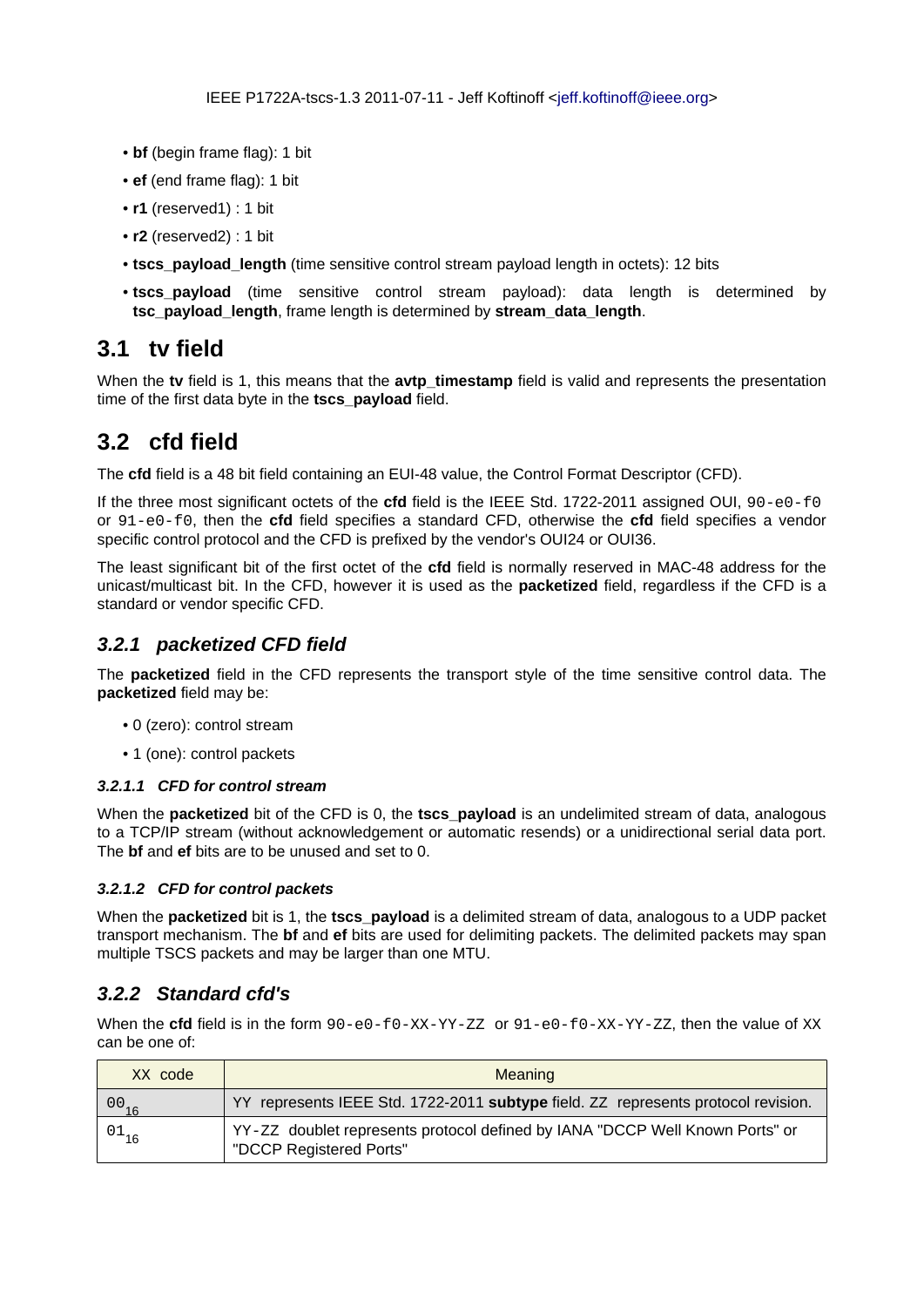#### IEEE P1722A-tscs-1.3 2011-07-11 - Jeff Koftinoff [<jeff.koftinoff@ieee.org>](mailto:jeff.koftinoff@ieee.org)

|          | CANbus protocol, YY-ZZ represents CANbus protocol style/revision < <tbd>&gt;</tbd> |
|----------|------------------------------------------------------------------------------------|
| 03 - FF. | Reserved                                                                           |

### **3.3 tdm\_count field**

The 8 bit **tdm\_count** field specifies the number of TDM channels in this stream.

A **tdm\_count** value of 0 means 256 protocol channels are time division multiplexed within this stream.

### **3.4 tdm field**

The 8 bit **tdm** field specifies the control packet TDM channel that this packet's **tscs\_payload** is associated with. The **tdm** field shall always be less than the value of the **tdm\_count** field.

The AVTP talker may transmit TSCS packets with the **tdm** field changing in any pattern required for the shared bandwidth requirements of the various embedded control channels.

For instance, it may evenly share the stream's bandwidth amonst each embedded TDM channel by incrementing the **tdm** field every packet (and setting it back to 0 when it hits the **tdm\_count** value).

Or it may perform any arbitrary pattern that could allow some TDM channels more bandwidth.

## **3.5 bf field**

When the 1 bit **bf** is set it means that the first octet in this payload represents the first octet of the control stream packet.

The **bf** field is only used when the **cfd** field represents a **packetized** cfd form.

# **3.6 ef field**

When the 1 bit **ef** is set it means that the last octet in this payload represents the last octet of the control stream packet.

The **ef** field is only used when the **cfd** field represents a **packetized** cfd form.

## **3.7 tscs\_payload\_length**

The **tscs\_payload\_length** field is a 12 bit value and specifies the length of the **tscs\_payload** area of the stream packet. The **tscs\_payload\_length** field may be 0, indicating no data content in the **tscs\_payload** area. The **tscs\_payload** field may end before the end of the stream packet - this allows for fixed sized packets and bandwidth usage regardless of control stream content.

## **3.8 tscs\_payload**

The **tscs payload** area may be 0 to 2048 octets in length but the entire frame is limited to the network's MTU.

# **4 Open Items for Discussion**

## **4.1 Examples of 1722.1 in TSCS**

We need some examples of how IEEE P1722.1 packets could be transported via a TSCS.

## **4.2 Examples of TCP and UDP transport**

<<TBD>>